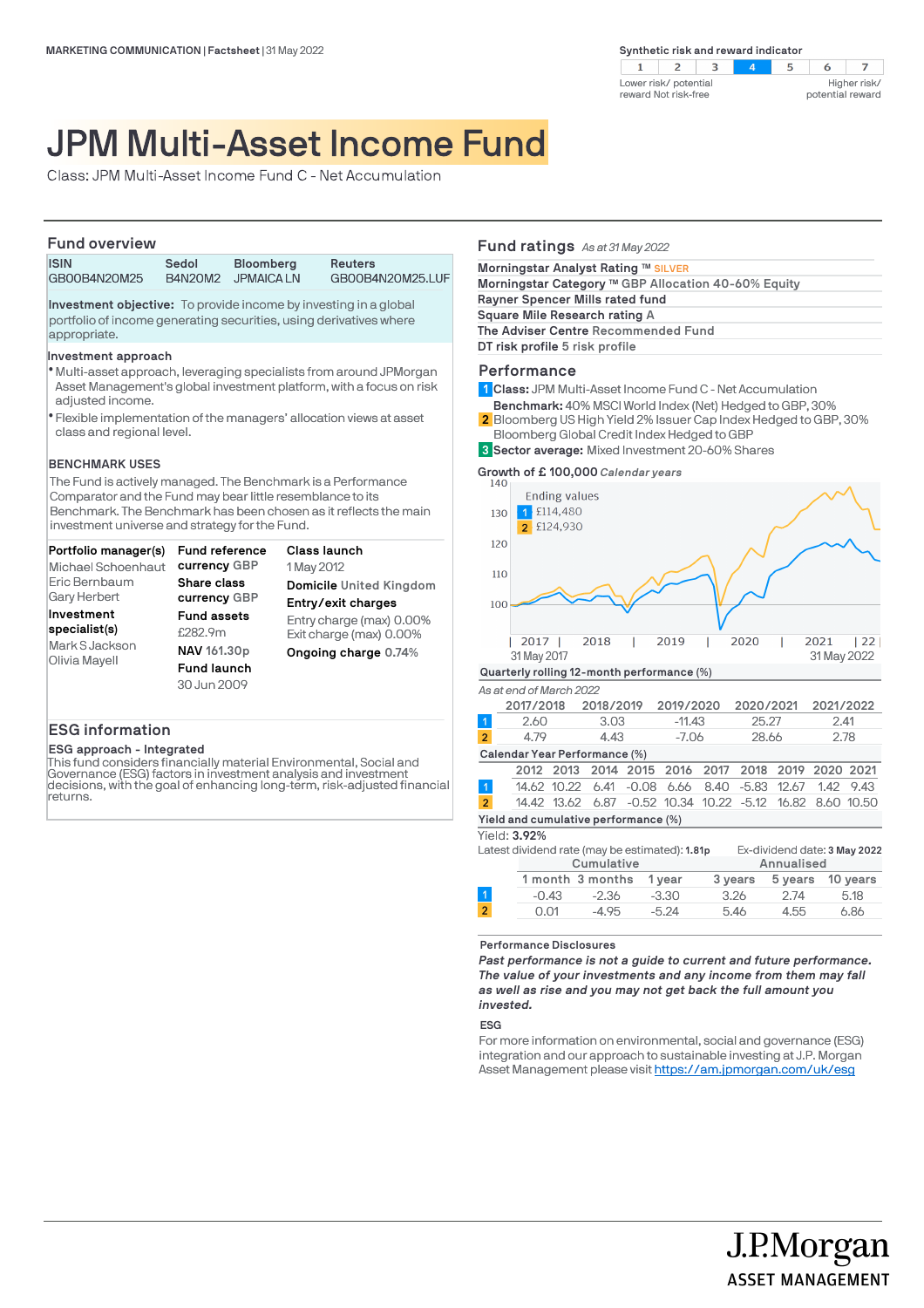# **Portfolio analysis**

| <b>Measurement</b>        | 3 years | 5 years |
|---------------------------|---------|---------|
| Correlation               | 0.95    | 0.95    |
| Beta                      | 0.92    | 0.90    |
| Annualised volatility (%) | 10.56   | 8.75    |
| Sharpe ratio              | 0.32    | 0.35    |
| Information ratio         | $-0.42$ | $-0.59$ |

# **Holdings**

| Top 10                                       | Sector | % of assets |
|----------------------------------------------|--------|-------------|
| Equity Linked Note*                          | Equity | 7.0         |
| Nestle                                       | Equity | 0.4         |
| Samsung Electronics                          | Equity | 0.4         |
| DISH DBS CORP 5.875 15 NOV 2024 SER: WI Bond | 0.4    |             |
| Johnson & Johnson                            | Equity | 0.4         |
| <b>Taiwan Semiconductor</b>                  | Equity | 0.4         |
| Roche                                        | Equity | 0.4         |
| <b>ABBVIE</b>                                | Equity | 0.4         |
| Coca-Cola                                    | Equity | 0.4         |
| Prologis                                     | Equity | 0.4         |

# **Bond quality breakdown (%)**

| AAA: 3.1%       | Average duration: 2.8 yrs |
|-----------------|---------------------------|
| AA: 0.4%        |                           |
| A:1.8%          |                           |
| BBB: 14.1%      |                           |
| $<$ BBB: 74.9%  |                           |
| Non Rated: 5.7% |                           |

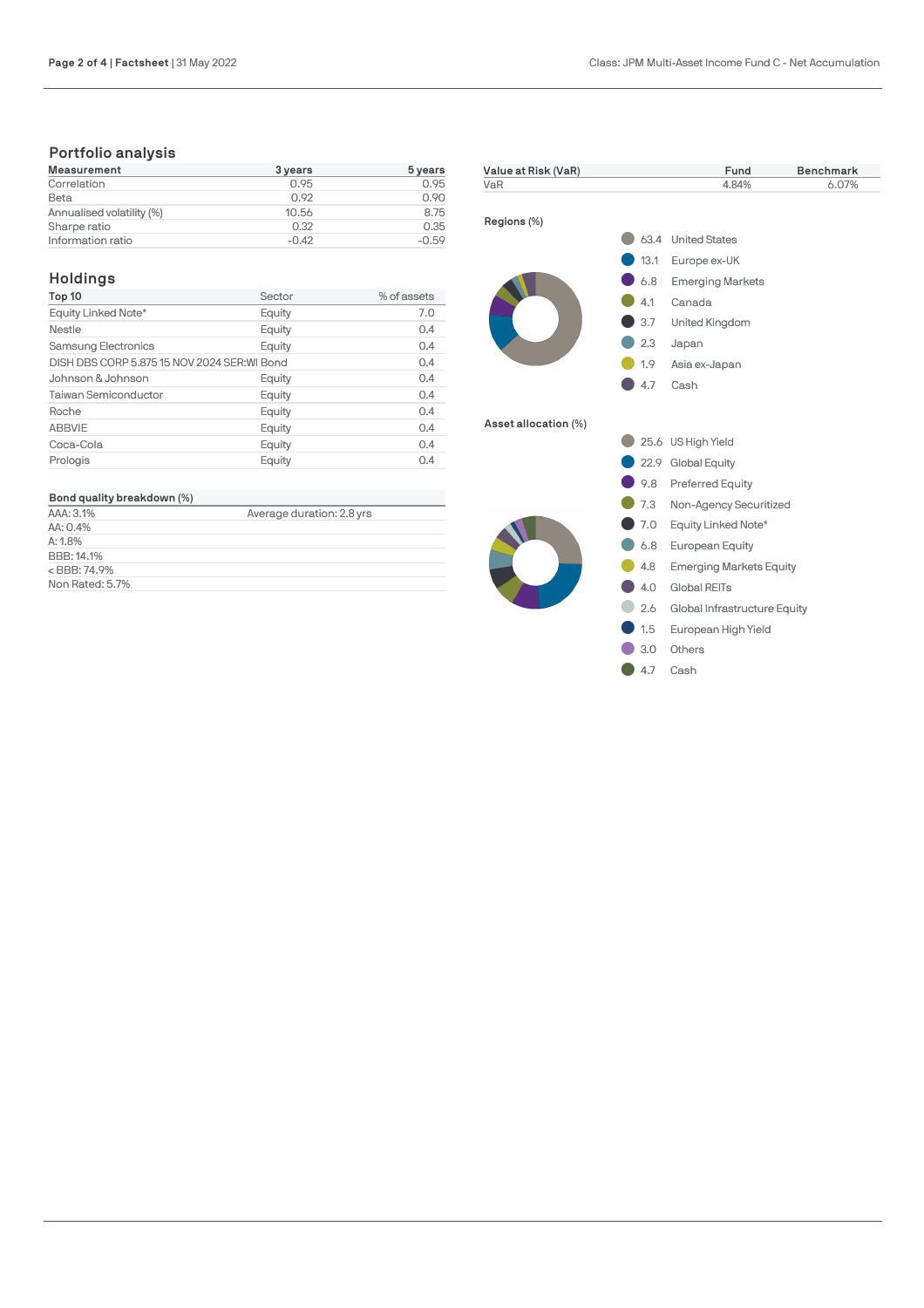## **Key risks**

The Fund is subject to **Investment risks** and **Other associated risks** from the techniques and securities it uses to seek to achieve its objective. The table on the right explains how these risks relate to each other and the **Outcomes to the Shareholder** that could affect an investment in the Fund. Investors should also read [Risk Descriptions](https://am.jpmorgan.com/gb/en/asset-management/adv/products/fund-explorer/oeics) in the

Prospectus for a full description of each risk.

**Investment risks** *Risks from the Fund´s techniques and securities.*

| <b>Techniques</b>  | <b>Securities</b>                                                                                                                                                                        |                                                                                                  |
|--------------------|------------------------------------------------------------------------------------------------------------------------------------------------------------------------------------------|--------------------------------------------------------------------------------------------------|
| <b>Derivatives</b> | China                                                                                                                                                                                    | <b>Emerging markets</b>                                                                          |
| Hedging            | Contingent<br>convertible bonds<br>Convertible<br>securities<br>Debt securities<br>- Government debt<br>- Investment grade<br>debt<br>- Below investment<br>grade debt<br>- Unrated debt | Equities<br>MBS/ABS<br>REITS<br>Participation notes<br>Smaller companies<br>UCITS. UCIs and ETFs |
|                    |                                                                                                                                                                                          |                                                                                                  |

**Other associated risks** *Further risks the Fund is exposed to from its use of the techniques and securities above.*

Credit Interest rate Market ▼

**Outcomes to the Shareholder** *Potential impact of the risks above*

| Loss                               | <b>Volatility</b>                    | Failure to meet the |
|------------------------------------|--------------------------------------|---------------------|
| Shareholders<br>could lose some or | Shares of the<br>Fund will fluctuate | Fund's objective.   |
| all of their money.                | in value.                            |                     |

## **General Disclosures**

**Before investing, obtain and review the current Prospectus, Key Investor Information Document (KIID) and the Key Features Document/Terms & Conditions for this fund which are available in English from JPMorgan Asset Management (UK) Limited or at [https://am.jpmorgan.com](https://am.jpmorgan.com/).** 

This material should not be considered as advice or an investment recommendation. Fund holdings and performance are likely to have changed since the report date. No provider of information presented here, including index and ratings information, is liable for damages or losses of any type arising from use of their information. No warranty of accuracy is given and no liability in respect of any error or omission is accepted.

To the extent permitted by applicable law, we may record telephone calls and monitor electronic communications to comply with our legal and regulatory obligations and internal policies. Personal data will be collected, stored and processed by J.P. Morgan Asset Management in accordance with our EMEA Privacy Policy

[www.jpmorgan.com/emea-privacy-policy](https://www.jpmorgan.com/emea-privacy-policy)

For additional information on the fund's target market please refer to the Prospectus.

**Synthetic risk and reward indicator** Based on share class volatility for the past 5 years. See Key Investor Information Document (KIID) for details.

## **Performance information**

Source: J.P.Morgan Asset Management. Share class performance shown is based on the quoted price of the share class, assumes any net income was reinvested, and includes ongoing charges but not any entry or exit fees.

Indices do not include fees or operating expenses and you cannot invest in them.

The Yield reflects net distributions declared over the past 12 months as a percentage of the quoted price at the date shown. It does not include the Entry charge and investors may be subject to tax on their distributions. Where a portion of the fund's expenses are charged to capital this has the effect of increasing the distribution for the year

and constraining the fund's capital performance to an equivalent extent.

The performance shown prior the launch date of this share class relates to the A share class. The A share class performance has not been amended or simulated to adjust for the lower ongoing fees of the C share class.

## **Holdings information**

\*This exposure represents a number of individual equity linked notes with various counterparties.Top 10 holdings exclude derivative instruments, cash and cash equivalents.

Maturity Date refers to the maturity/reset date of the security. For those securities whose reference coupon rate is adjusted at least [every 397 days, the date of th](https://am.jpmorgan.com/)e next coupon rate adjustment is shown.

VaR is a means of measuring the potential loss to a Sub-Fund due to market risk and is expressed as themaximum potential loss at a 99% confidence level over a one month time horizon. The holding period for the purpose of calculating global exposure is one month.

# **Information Sources**

Fund information, including performance calculations and other data, is provided by J.P. Morgan Asset Management (the marketing name for the asset management businesses of JPMorgan Chase & Co and its affiliates worldwide).

**All data is as at the document date unless indicated otherwise.** © 2022 Morningstar. All Rights Reserved. The information contained [herein: \(1\) is proprietary to Morningstar; \(2](https://www.jpmorgan.com/emea-privacy-policy)) may not be copied or distributed; and (3) is not warranted to be accurate, complete or timely. Neither Morningstar nor its content providers are responsible for any damages or losses arising from any use of this information.

Benchmark Source: MSCI. Neither MSCI nor any other party involved in or related to compiling, computing or creating the MSCI data makes any express or implied warranties or representations with respect to such data (or the results to be obtained by the use thereof), and all such parties hereby expressly disclaim all warranties of originality, accuracy, completeness, merchantability or fitness for a particular purpose with respect to any of such data. Without limiting any of the foregoing, in no event shall MSCI, any of its affiliates or any third party involved, in or related to compiling, computing, or creating the data have any liability for any direct, indirect, special, punitive, consequential or any other damages (including lost profits) even if notified of the possibility of such damages. No further distribution or dissemination of the MSCI data is permitted without MSCI's express written consent.

Benchmark source: The customised benchmark was created by J.P. Morgan Asset Management.

Benchmark source: The Products are not sponsored, endorsed, sold or promoted by Bloomberg Barclays Capital, and Bloomberg Barclays Capital makes no warranty, express or implied, as to the results to be obtained by any person or entity from the use of any index, any opening, intra-day or closing value therefor, or any data included therein or relating thereto, in connection with any Fund or for any other purpose. Bloomberg Barclays Capital's only relationship to the Licensee with respect to the Products is the licensing of certain trademarks and trade names of Bloomberg Barclays Capital and the Bloomberg Barclays Capital indexes that are determined, composed and calculated by Bloomberg Barclays Capital without regard to Licensee or the Products.

#### **Issuer**

JPMorgan Asset Management (UK) Limited Registered address: 25 Bank Street, Canary Wharf, London E14 5JP, United Kingdom. Authorised and regulated by the Financial Conduct Authority. Registered in England No. 01161446.

## **Definitions**

**NAV** Net Asset Value of a fund's assets less its liabilities per Share. **Quoted Price** The single price at which all client orders are executed.

**Morningstar Analyst Rating ™** Morningstar's forward looking fund rating.

**Rayner Spencer Mills rated fund** rating as at 31 May 2022.

Uses both a qualitative and quantitative assessment of the funds. The fund is simply rated or not. **Square Mile Research rating** as at 31 May 2022.